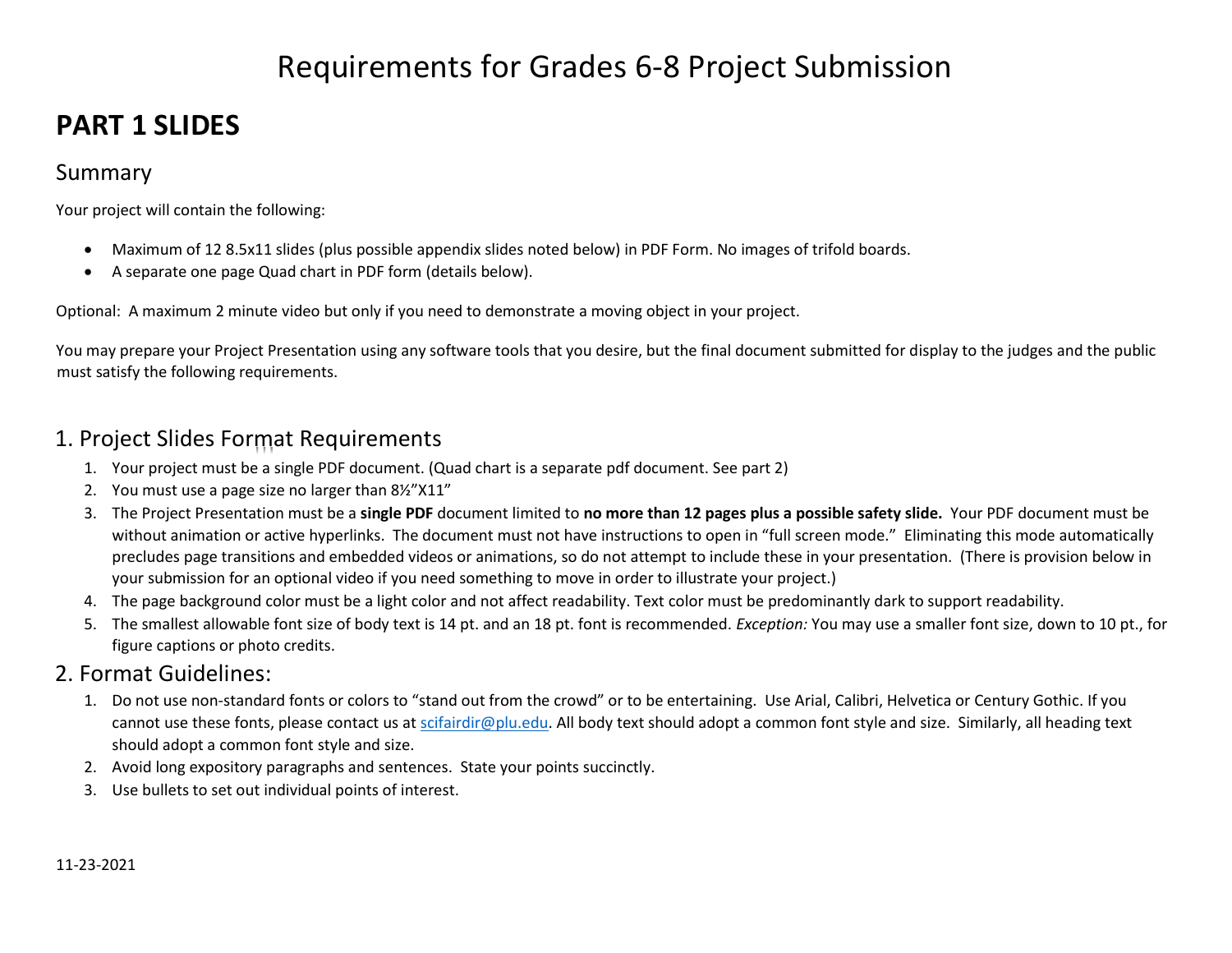# **Project (Science or Engineering)**

### **These slides are required. The additional 5 slides are up to the student.**

#### 1. **Project ID and Title**

- a. The following should be included:
	- i. Project ID. This ID will be provided by South Sound.
	- ii. Project Title
	- iii. Finalist Name(s)
	- iv. School(s)

#### 2. **INTRODUCTION - What is your research question? What problem are you trying to solve?**

- a. Explain what is known or has already been done in your research area.
- b. What were you trying to find out? Include a description of your purpose, your research question, and/or your hypothesis.

#### 3. **METHODS - Explain your methodology and procedures for carrying out your project in detail.**

- a. What did you do? What data did you collect and how did you collect that data? Discuss your control group and the variables you tested.
- b. DO NOT include a list of materials.
- c. If there is a physical prototype, you may want to include pictures or designs of the prototype.
- d. If you tested the prototype, what were your testing procedures? What data did you collect and how did you collect that data?
- e. Did you do a redesign of a prototype after first testing it?

#### 4. **RESULTS - What were the result(s) of your project?**

- a. Include tables and figures which illustrate your data.
- b. Include relevant statistical analysis of the data.
- c. If you tested the prototype, provide a summary of testing data tables and figures that illustrate your results.

#### 5. **DISCUSSION - What is your interpretation of these results?**

- a. What do these results mean?
- b. Discuss possible errors. Did any questions or problems arise that you were not expecting? How were results affected by uncontrolled events?

#### 11-23-2021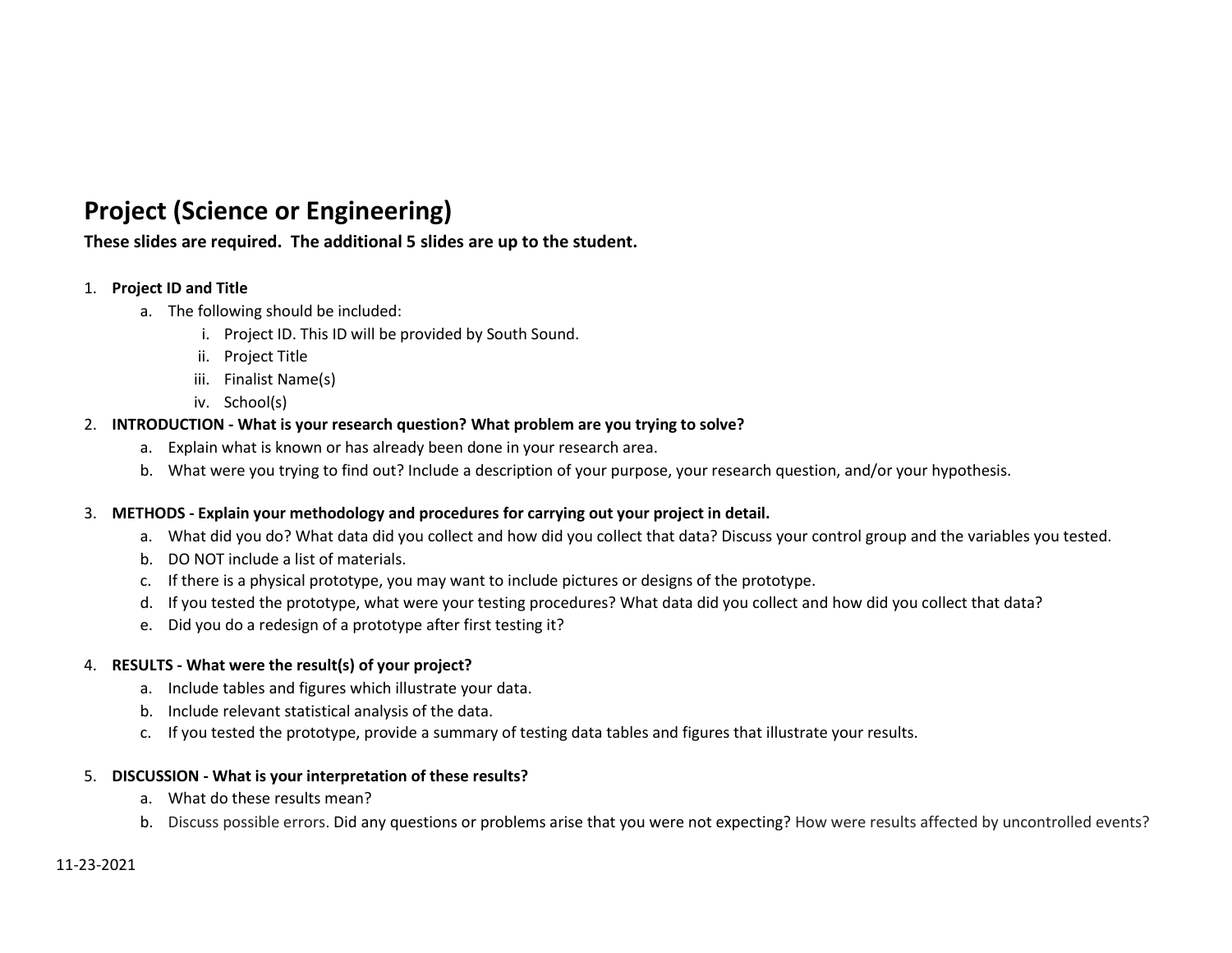#### 6. **CONCLUSIONS - What conclusions did you reach?**

- a. What do these results mean in the context of the literature review and other work being done in your research area?
- b. What application(s) do you see for your work?

#### **7. SAFETY – Does your project involve safety issues?**

- a. If so, please tell us what they are and what you did to avoid problems.
- b. If you do not have room in your 12 slides, you may put safety on an additional slide.

#### 8. **REFERENCES**

This section should not exceed one page. Limit your list to the most important references.

#### **JOURNALS - Please see journal submission requirements.**

**Follow the Journal button at the bottom of our website home page.**

**<https://www.plu.edu/scifair/>**

# **PART 2 QUAD CHART**

# **QUAD Chart 6-8**

Your QUAD chart is a summary of your project. Before reviewing detailed slides the QUAD chart allows judges and others to quickly see a summary of your project. A "quad chart" is a single page divided into four quadrants providing a high-level summary of the project. It is intended to be more visual than detailed to quickly introduce your judges to what is important about your project. Follow the model below that corresponds to the Project Presentation template you selected.

- 1. In order to provide sufficient space, please use 8½"X11" and arranged in Landscape orientation.
- 2. The page background color must be a light color and text color must be predominantly dark to support readability.
- 3. The minimum allowable font size is 13 pt. *Exception*: You may use a smaller font size, down to 9 pt., for figure captions or photo credits.
- 4. All four quadrants of your Quad Chart should each be the same size with a single border line delimiting each, as in the examples below. The Title section should be only as tall as necessary to include your project title and other identifying information (see section on Quad Chart Title).
- 5. The Quad Chart should not include a bibliography, references, or acknowledgments.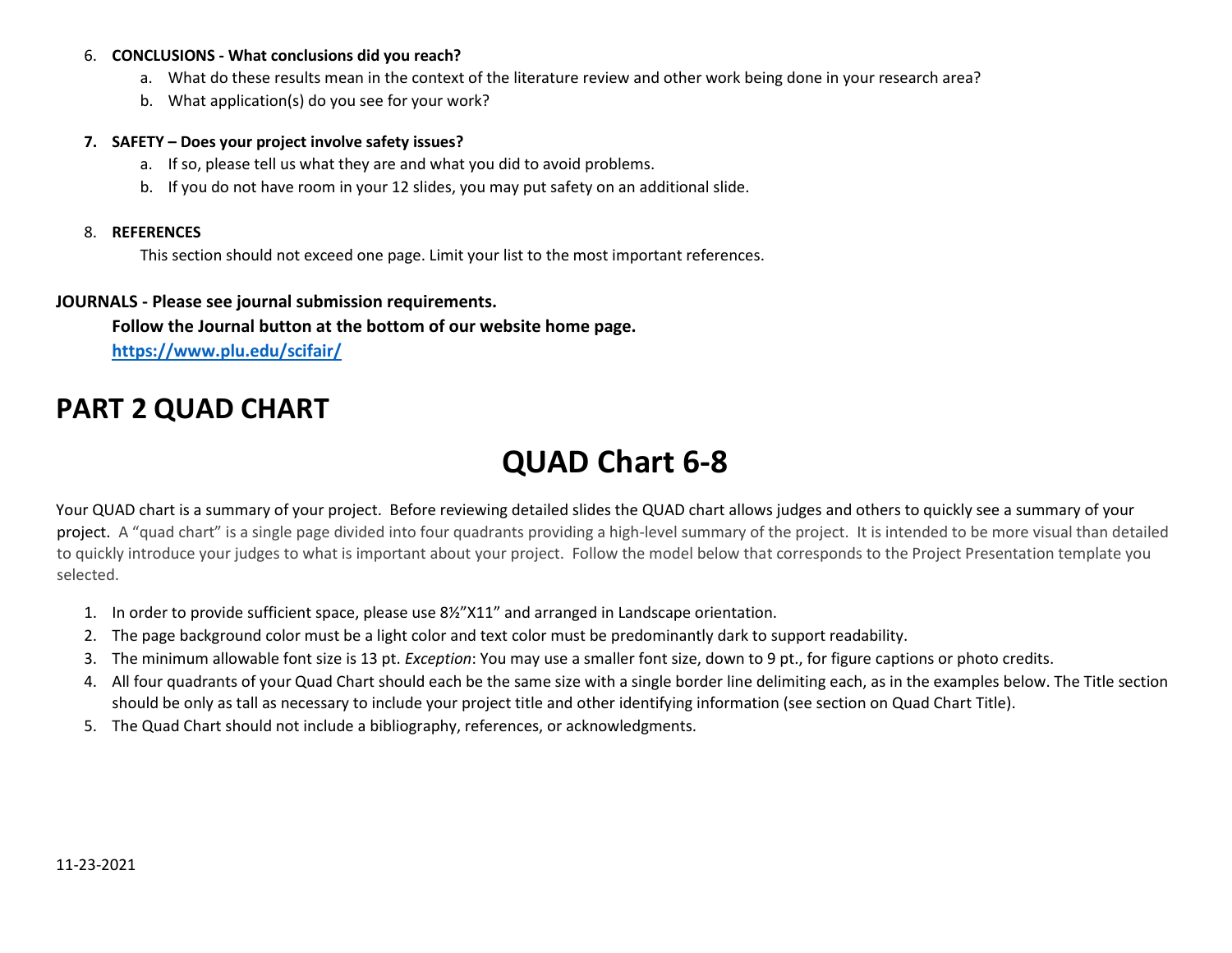## Quad Chart Title:

- In the upper right-hand corner, list the Project ID (You will receive this after registering.)
- Line one is the title of your project

### Quadrant 1: Research Question/Engineering Objectives

- This should reflect material in #2 of the Slide Requirements.
- Please state the research question or engineering problem being addressed
- A leading core graphic or visual is encouraged, but not required.

# Quadrant 2: Methodology/Project Design

- This should reflect material in #3 of the Slide Requirements.
- Please provide a succinct, bulleted summary of the methodology/project design

## Quadrant 3: Data Analysis & Results

- This should reflect material in #4 and 5 of the Slide Requirements.
- It is advised that this quadrant should primarily be a graphic representation of relevant data and results.
- Text should be kept to a minimum.

### Quadrant 4: Interpretation & Conclusions

• This should reflect material in #5 and # 6 of the Slide Requirements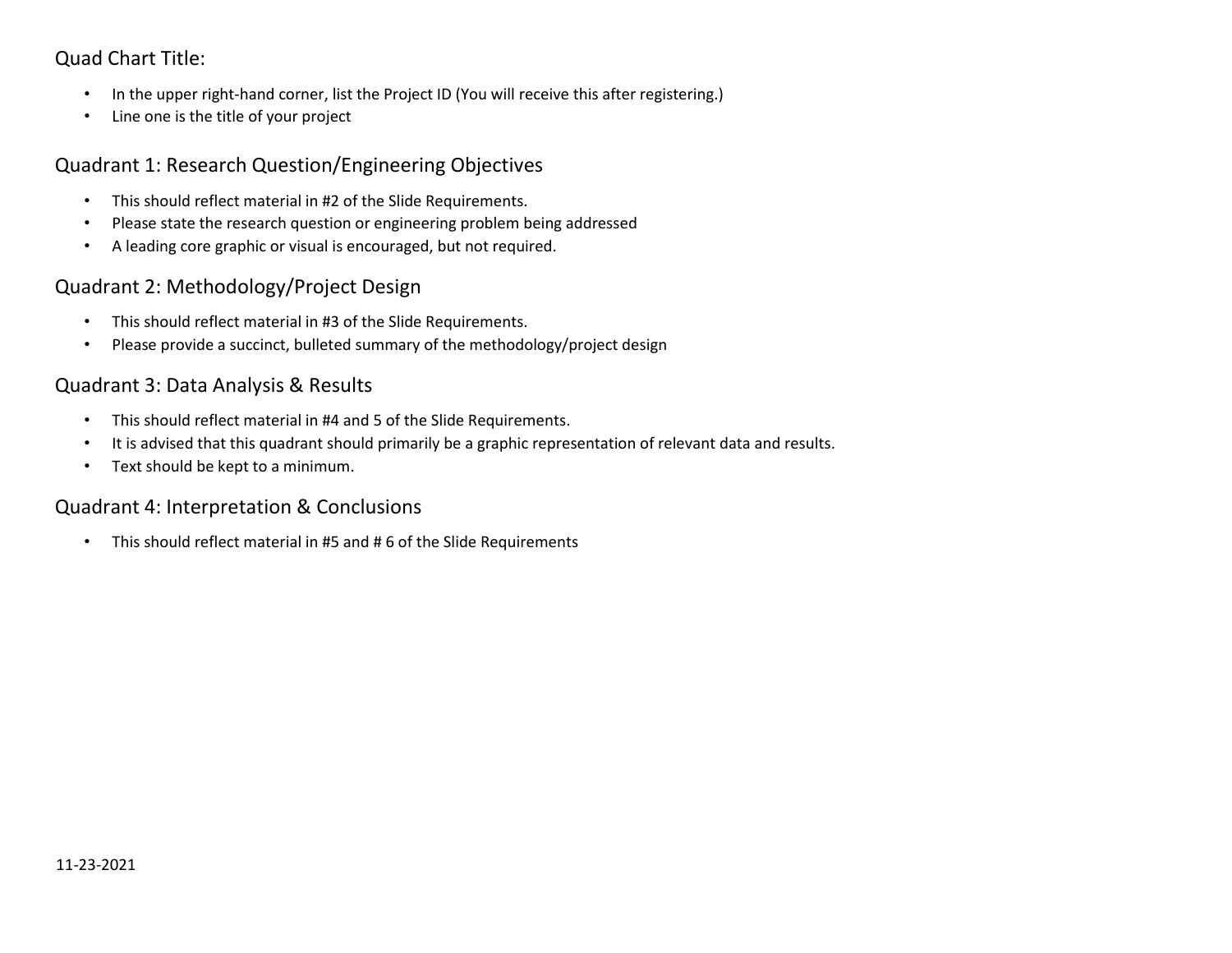

| <b>Engineering Project Quad Chart</b> |                                  |  |
|---------------------------------------|----------------------------------|--|
| Q1: Engineering Problem & Objectives  | Q3: Data Analysis & Results      |  |
| Q2: Project Design                    | Q4: Interpretation & Conclusions |  |

Example Below

11-23-2021